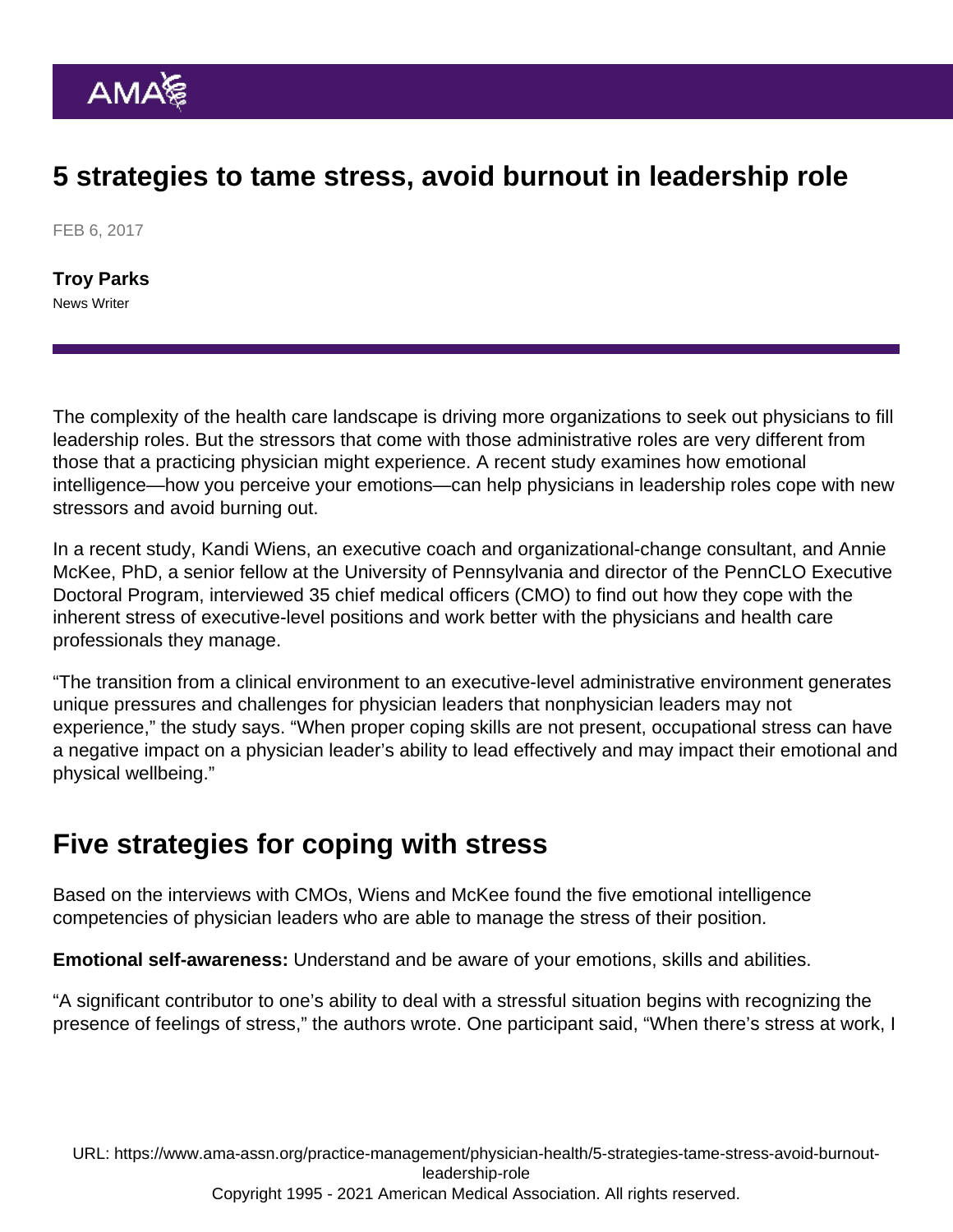do recognize it. I know when I'm feeling stressed about something, and I think that's a start."

First, understand the sources of frustration or anxiety, and then examine those sources more deeply before responding to them, the study says. The CMOs described a "heightened sense of cognition as they consider their response options" when following this method.

Emotional self-management: Manage your emotions and behaviors.

When they did not appropriately manage their emotions, participants in the study described feeling more stress. "Emotional self-management during a stressful encounter often requires special effort at first to get to the point where it is mastered," the study says. "Managing emotional impulses is challenging mental work."

Breaking old habits to override emotional impulses can add to the burden of learning and possibly cause more stress, the authors wrote. Participants spoke of self-management as something that can be "stressful at first but becomes more natural with practice and self-reflection."

One participant described a stressful professional misconduct issue: "Those things are difficult to deal with because nobody who gets into these jobs really has the experience dealing with that kind of stuff. Even if you've been a division head, you deal with it in a different way. And it's stressful at first."

There are two ways to appraise a stressful encounter, according to the study: emotion-focused coping, or believing there is a lack of control over a situation, and problem-focused coping, or believing there is control over a situation.

Both techniques are effective ways to manage and understand emotions and behaviors within a stressful situation.

Empathy: Actively listen and seek to understand others.

It is important to be "attuned to others' perspective, attitudes and beliefs when having a difficult conversation with a colleague," the study says. Acknowledging the feelings and thoughts of others can de-escalate tension, the participants reported. They also discussed how focusing more on others and less on themselves reduces stress.

More than 65 percent of the CMOs interviewed shared examples of empathy as a way to deal with a stressful experience. "Actively listening to someone and understanding where they're coming from, and understanding who they are makes you much, much less likely to go off on them or get into a situation that's stressful with that individual," one CMO explained.

"Empathy builds on one's ability to productively manage emotions," the authors wrote. "Empathy is not about stifling emotions but, rather, appropriately expressing hem. Appropriate expression of emotions

URL: [https://www.ama-assn.org/practice-management/physician-health/5-strategies-tame-stress-avoid-burnout](https://www.ama-assn.org/practice-management/physician-health/5-strategies-tame-stress-avoid-burnout-leadership-role)[leadership-role](https://www.ama-assn.org/practice-management/physician-health/5-strategies-tame-stress-avoid-burnout-leadership-role) Copyright 1995 - 2021 American Medical Association. All rights reserved.